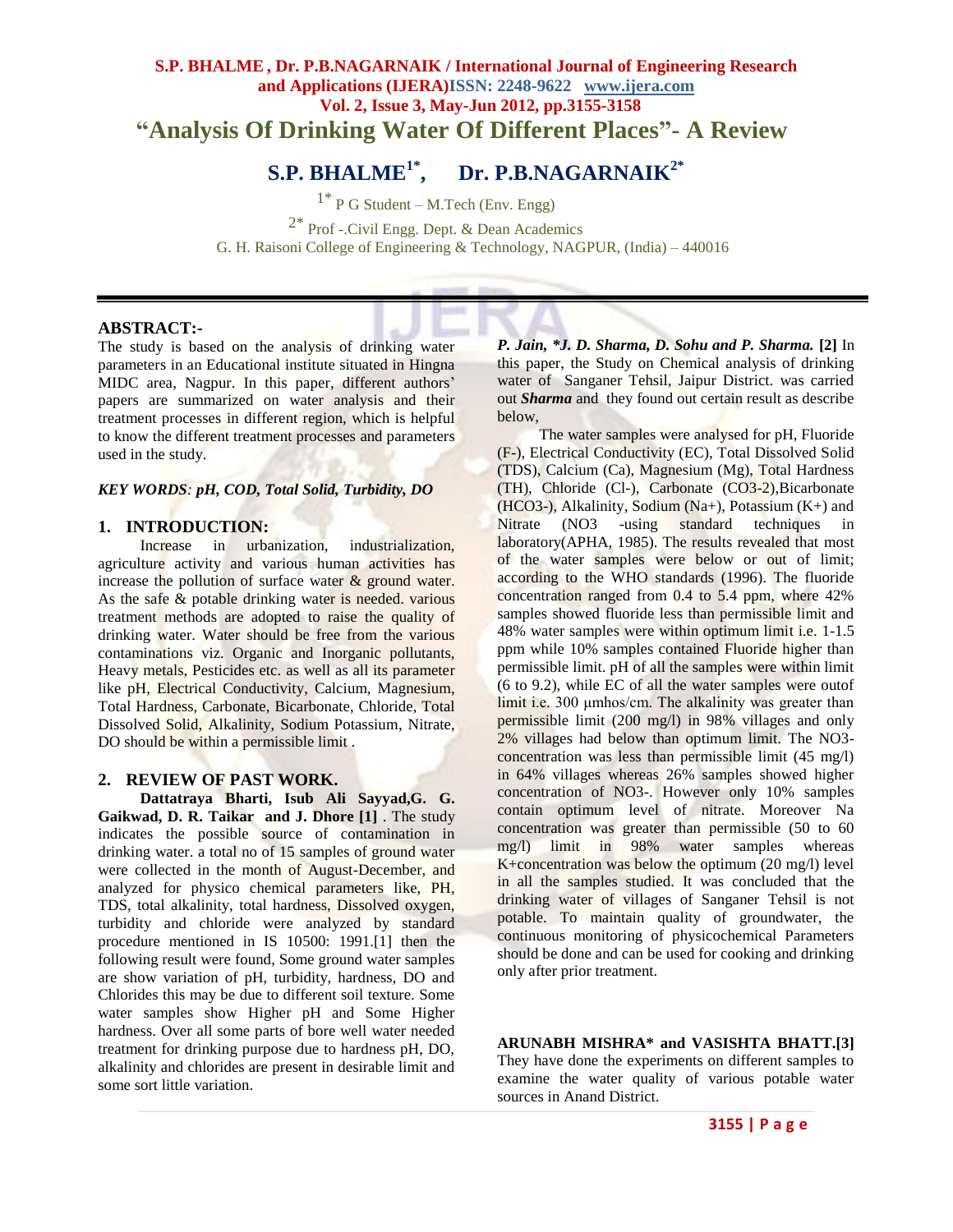#### **S.P. BHALME, Dr. P.B.NAGARNAIK / International Journal of Engineering Research and Applications (IJERA)ISSN: 2248-9622 www.ijera.com Vol. 2, Issue 3, May-Jun 2012, pp.3155-3158**

Samples were collected in the the month of January and analysis was done by following "Standard method of analysis of water and waste water"

After all observation they have reported that pH of water found to be slightly Alkaline and there was minor fluctuation in pH levels within the limit as per APHA also value of TDS were found in the limit but the value of calcium , magnesium and hardness were to high. Presence of anions such as chloride and sulfate was also noted. Dissolved oxygen is reported in the range of 5.7 to 7.2 which is good , but obtain COD value is slightly higher than the acceptable value and MPN colliform reported was exceeded the prescribed limit. So , from all that result they have concluded that quality of water sample sample was acceptable from majority of Physico- chemical parameter but as per bacteriological parameter , water need to be treated before using it in domestic applications.

**Sharma Shraddha1, Vishwakarma Rakesh2, Dixit Savita3 and Jain Praveen4.[4]** In this paper Evaluation of Water Quality of Narmada River with reference to Physcochemical Parameters at Hoshangabad city, MP, India carried out For this study total one year monitoring of water quality was carried out by selecting four sample stations at downstream of Hoshangabad city. The river water sample were collected in different sampling bottle as per the standard method APHA

pH, electrical conductivity, and turbidity were calculated at site itself, other paremeter were check into laboratory by following APHA standard methods. After the study they got following results,

|                  | VALUE                  |                  |
|------------------|------------------------|------------------|
| <b>PARAMETER</b> | PRE-<br><b>MANSOON</b> | <b>MANSOON</b>   |
| pH               | $7.7 - 8.9$            | $7.6 - 9.9$      |
| Electrical       | 373-462                | 272-364          |
| Conductivity     | $\mu$ mhos/cm          | $\mu$ mhos/cm    |
| Turbidity        | 12.11-13               | 21.7-29.64       |
|                  | <b>NTU</b>             | <b>NTU</b>       |
| Calcium          | 330-353 mg/l           | 370-396 mg/l     |
| hardness         |                        |                  |
| Magnesium        | $185 - 316$ mg/l       | $196 - 293$ mg/l |
| hardness         |                        |                  |
| Nitrate          | 0.063-0.093            | 0.083-0.089      |
|                  | mg/l                   | mg/l             |
| Phosphate        | $0.16 - 0.19$          | $0.19 - 0.28$    |
|                  | mg/l                   | mg/l             |
| Sulphate         | 325-449 mg/l           | 415-493 mg/l     |
| Chloride         | 270-289 mg/l           | 320-342 mg/l     |
| DO               | 4.2-4.5 $mg/l$         | $4.1 - 4.6$ mg/l |

It was concluded that river water get polluted as maximum parameter are not in the permissible limit and this condition arise due to the local anthropogenic activity , agricultural runoff and due to the industrial effluent. So, if untreated sewage continuously get discharge into the river then potable nature of Narmada river will be lost.

**K. Saravanakumar1 and R. Ranjith Kumar2 [5]** They have selected 10 different location for the study and compared Groundwater samples were collected from ten different locations of Ambattur town during the postrainy season (November2010). Borosilicate glassware, distilled water and E-Merk reagents were used throughout the testing. Samples were collected in sterilized screw-capped polyethylene bottles of one litre capacity and analyzed in laboratory for their physicochemical parameters. After the study they got following result for the selected city.

| <b>PARAMETER</b>      | <b>VALUE</b>             |
|-----------------------|--------------------------|
| pH                    | $7.2 - 8.5$              |
| Total alkalinity      | $270 - 320$ mg/l         |
| <b>Total hardness</b> | $220 - 310$ mg/l         |
| Chloride              | Within permissible limit |
| Sulphate              | $150 - 230$ mg/l         |
| Fluoride              | $0.8 - 1.4$ mg/l         |
| <b>TDS</b>            | Within permissible limit |
| Conductivity          | 750-900 umhos/cm         |

So it is concluded that water from the studied area was highly contaminated with TDS also other observed were not in the permissible limit, thus if people drink that water then problem of certain diseases such as stomach diseases, gastric troubles etc arises

**P. N. PALANISAMY\*, A. GEETHA, M. SUJATHA, P. SIVAKUMAR and K. KARUNAKARAN# [6]** In this paper ground water sample collected from different location in and around the town and analyzed result were compared with WHO and ICMR standards of drinking water Water samples from the selected sites were collected during Feb-March 2006 and taken in precleaned polyethylene bottles. The samples after collection were immediately placed in dark boxes and processed within 6 h of collection. From the overall study and data it is concluded that parameters like pH, EC, Cl- ,SO42-, TDS ,Ca2+, Mg2+, Hardness and fluoride lies within the maximum permissible limit prescribed by WHO and ICMR. Except few parameters like DO, few samples were reported with lower DO than the permissible level, but this value does not have any impact for the water to use for drinking purpose. According to this report, the ground water in and around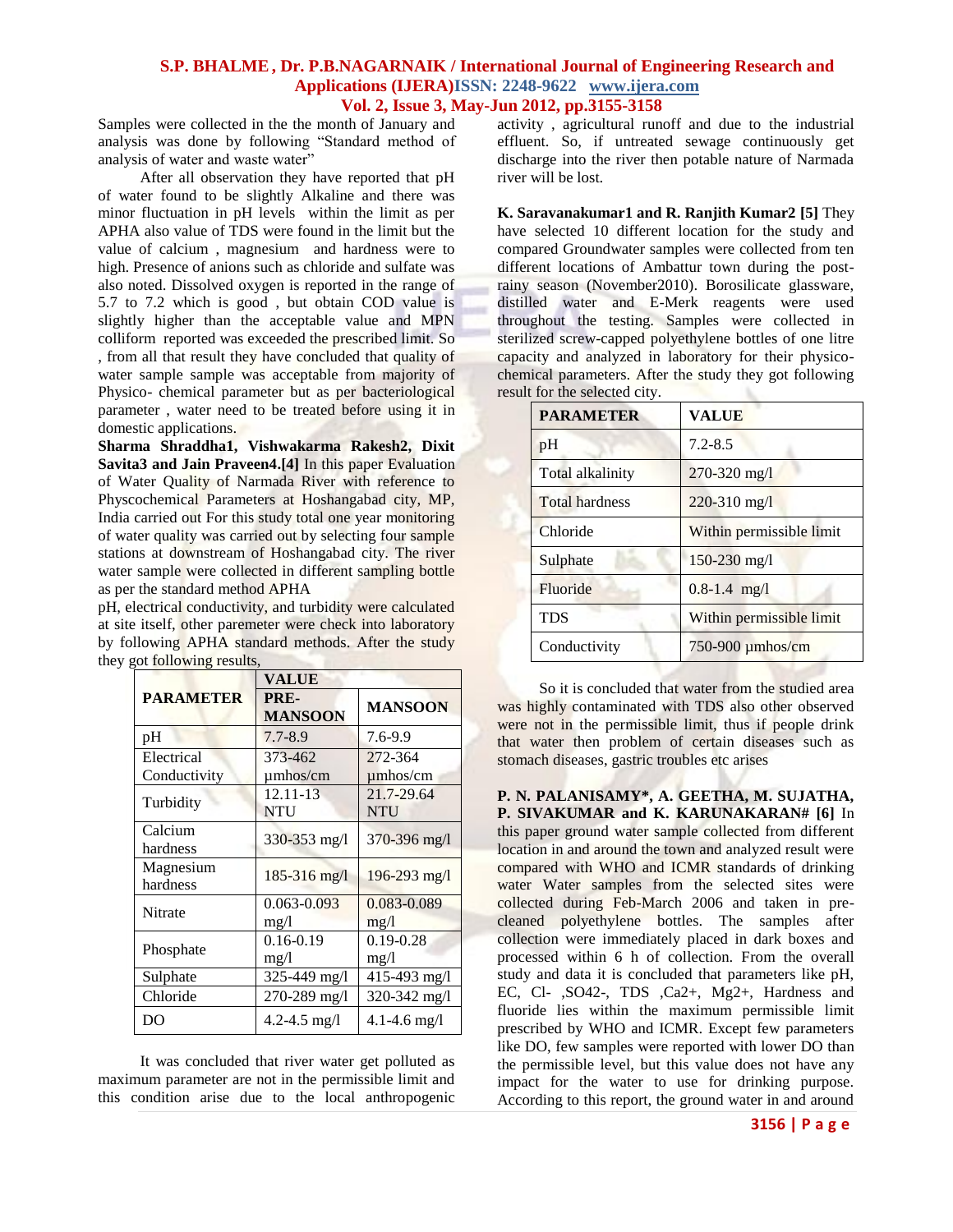#### **S.P. BHALME, Dr. P.B.NAGARNAIK / International Journal of Engineering Research and Applications (IJERA)ISSN: 2248-9622 www.ijera.com Vol. 2, Issue 3, May-Jun 2012, pp.3155-3158**

Gobichettipalayam is suitable for drinking purposes, agricultural utilization, industrial purposes and generally it is not harmful to human beings.

**U.S.Pujeri\*, A.S.Pujar, S.C.Hiremath and M.S.Yadawe. [7]** This paper evaluates and summarized the result of the pollution of surface water of Bijapur by pesticides, as pesticides are used for the agriculture purpose, runoff from agriculture contaminates the source of drinking water.

For this study, water sample was collected from seven sample point by grab sampling technique. Samples were kept in plastic bottle and immediately preserved it, and brought to the laboratory and analytical procedure of APHA, AWWA was adopted.

From above analysis it shows that the water samples from Bijapur lakes contained significantly higher levels of Endosulphan, 4-bromo-2-chlorophenol, chloropyrifos respectively. From the results it can be seen endosulphan was detected in the range of 0.00025 to 0.005mg/L. The concentration of 4-bromo-2 chlorophenol ranged from 0.01 to 0.009mg/L. The concentration of captan was bellow the limit of WHO .The concentration of chlorpyriphos ethyl ranged from 0.0002 to 0.004mg/L which was above the WHO limit. The Fipronil was detected in only one sample i.e. 0.004mg/L. The concentration of oxyfluorfen was 0.0025 mg/L which bellow the limit while monochrotophos was not detected in all the samples. Thus from the result it is conducted that lakes of the bijapur get contaminated due to the pesticides used in the agriculture

**Sandeep K.Pandey1 \*, Shweta Tiwari2 [8]** They were monitor the ground water quality of selected sites of Gazipur city by examine the various Physico-chemical parameters.

For the study A fluorinated plastic bottle of capacity 2 litre has been used to collect the sample, before sampling evacuation of the stored water in the pipelines has been made to take the fresh ground water sample, all the parameters were analyzed by standard procedure mention in APHA .

Following result were obtain from the above study

| <b>PARAMETER</b>      | <b>VALUE</b>     |
|-----------------------|------------------|
| pH                    | $6.8 - 8.3$      |
| <b>TDS</b>            | $145 - 245$ mg/l |
| <b>Total hardness</b> | $235 - 304$ mg/l |
| Calcium hardness      | $99-158$ mg/l    |
| )( )                  | $3.4 - 5$ mg/l   |

| Chloride content | $78-106$ mg/l  |
|------------------|----------------|
| Alkalinity       | $110-149$ mg/l |
| Carbon dioxide   | 7.02-7.92 ppm  |

After observing all results it was concluded that quality of ground water under study area is nearly fit for drinking purpose.

#### 3. CONCLUSION.

From the above papers we have concluded that due to increase in industrialization water quality of drinking water get decreases, and hence there is a need of proper analysis of water and prior treatment.

#### **4. REFERENCES.**

- **[1]** Dattatraya Bharti(1), Isub Ali Sayyad(2),G. G. Gaikwad(3), D. R. Taikar(3) and J. Dhore $(4)$ **"PHYSICO-CHEMICAL CHARACTERISTICS OF BORE WELL WATER QUALITY IN NAGPUR REGION (SOUTH ZONE)"** *J. Chem. Pharm. Res., 2011, 3(2):922-927*
- **[2]** *P. Jain, \*J. D. Sharma, D. Sohu and P. Sharma* **"CHEMICAL ANALYSIS OF DRINKING WATER OF VILLAGES OF SANGANER TEHSIL, JAIPUR DISTRICT"** Int. J. Environ. Sci. Tech. © Winter 2006, Vol. 2, No. 4, pp. 373- 379
- **[3]** ARUNABH MISHRA\* and VASISHTA BHATT **"PHYSICO-CHEMICAL AND MICROBIOLOGICAL ANALYSIS OF UNDER GROUND WATER IN V.V NAGAR AND NEAR BY PLACES OF ANAND DISTRICT,GUJARAT, INDIA"**ISSN: 0973- 4945; CODEN ECJHAO E-Journal of Chemistry Vol. 5, No.3, pp. 487-492, July 2008
- **[4] Sharma Shraddha1, Vishwakarma Rakesh2, Dixit Savita3 and Jain Praveen4 "EVALUATION OF WATER QUALITY OF NARMADA RIVER WITH REFERENCE TO PHYSCOCHEMICAL PARAMETERS AT HOSHANGABAD CITY, MP, INDIA"** *Research Journal of Chemical Sciences* Vol. **1(3)**  June **(2011)** ISSN 2231-606X
- **[5]** K. Saravanakumar1 and R. Ranjith Kumar2 **"ANALYSIS OF WATER QUALITY PARAMETERS OF GROUNDWATER NEAR AMBATTUR INDUSTRIAL AREA, TAMIL**